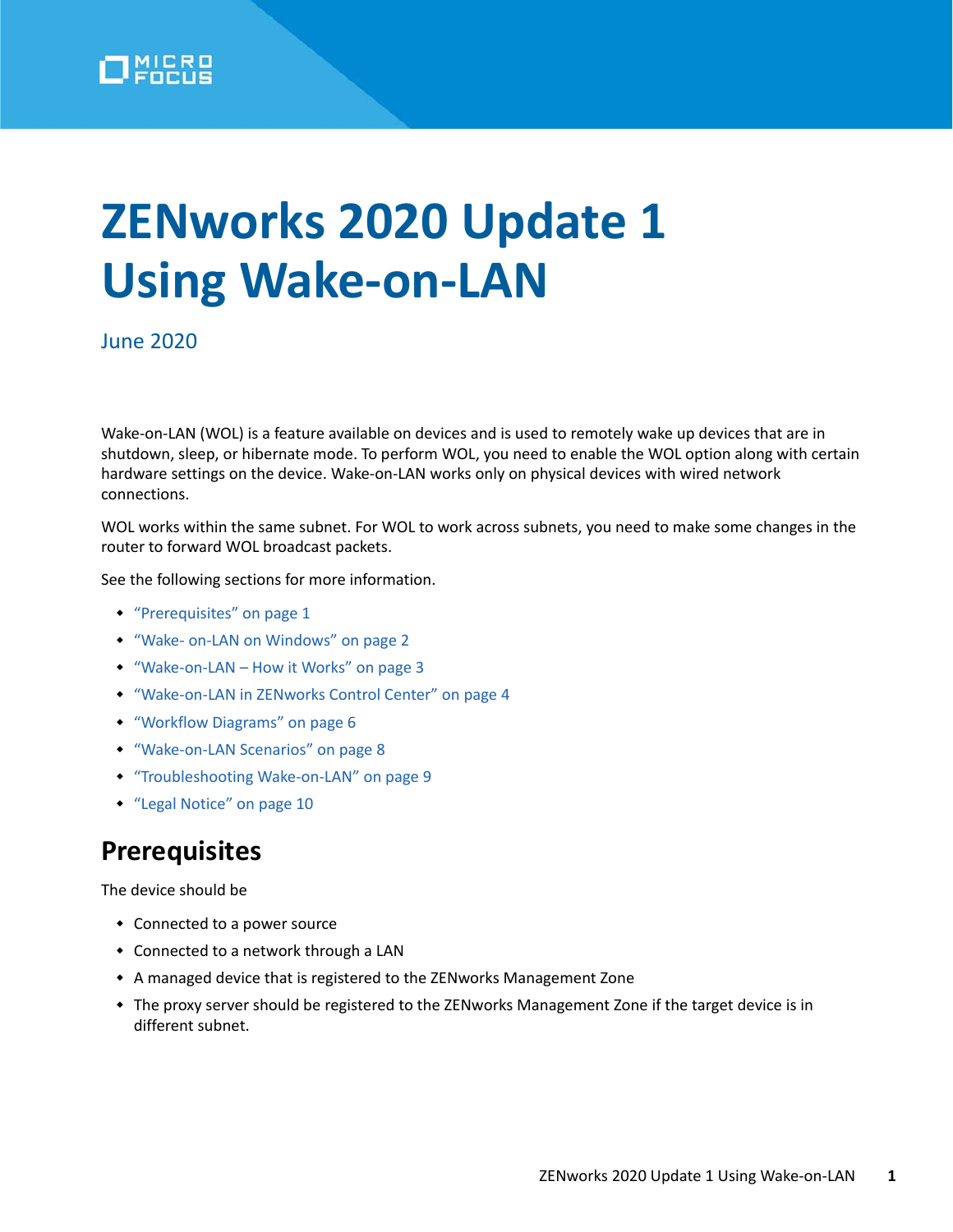## <span id="page-1-0"></span>**Wake- on-LAN on Windows**

For Windows-managed devices, enable the following hardware settings before you start using Wake-on-LAN

- ["Enabling Wake-on-LAN in BIOS" on page 2](#page-1-1)
- ["Enabling Wake-on-LAN in Network Adapter" on page 2](#page-1-2)

#### <span id="page-1-1"></span>**Enabling Wake-on-LAN in BIOS**

To enable the Wake-on-LAN option in the BIOS set up of the device:

- **1** Enter BIOS Setup during boot up.
- **2** Go to the Power menu.
- **3** Set Wake-on-LAN to Power On.
- **4** Save and exit the BIOS Setup.

#### <span id="page-1-2"></span>**Enabling Wake-on-LAN in Network Adapter**

See the following sections for more information on enabling WOL in the network card for different Windows platforms:

- ["Windows XP" on page 2](#page-1-3)
- ["Windows 7" on page 2](#page-1-4)
- ["Windows 8 and 8.1" on page 3](#page-2-1)
- ["Windows 10" on page 3](#page-2-2)

**NOTE:** Administrative rights are required for this process. Configuration of the network card can vary depending on the type of network adapter and operating system version.

#### <span id="page-1-3"></span>**Windows XP**

To enable Wake-on-LAN for the network card on Windows XP devices:

- **1** Open the **Control Panel** of the managed device.
- **2** Click **Administrative Tools** > **Computer Management** > **Device Manager**.
- **3** Go to **Network Adapters** > right click on the required network adapter > **Properties**.
- **4** Click **Power Management**.
- **5** Check all wake-on-LAN options in the Wake-on-LAN section.
- **6** Click **OK**.

#### <span id="page-1-4"></span>**Windows 7**

To enable Wake-on-LAN for the network card on Windows 7 devices:

- **1** Open the **Control Panel** of the managed device, then click **Administrative Tools**.
- **2** Click **Computer Management** > **Device Manager**.
- **3** Click **Power Management** > **Network Properties**.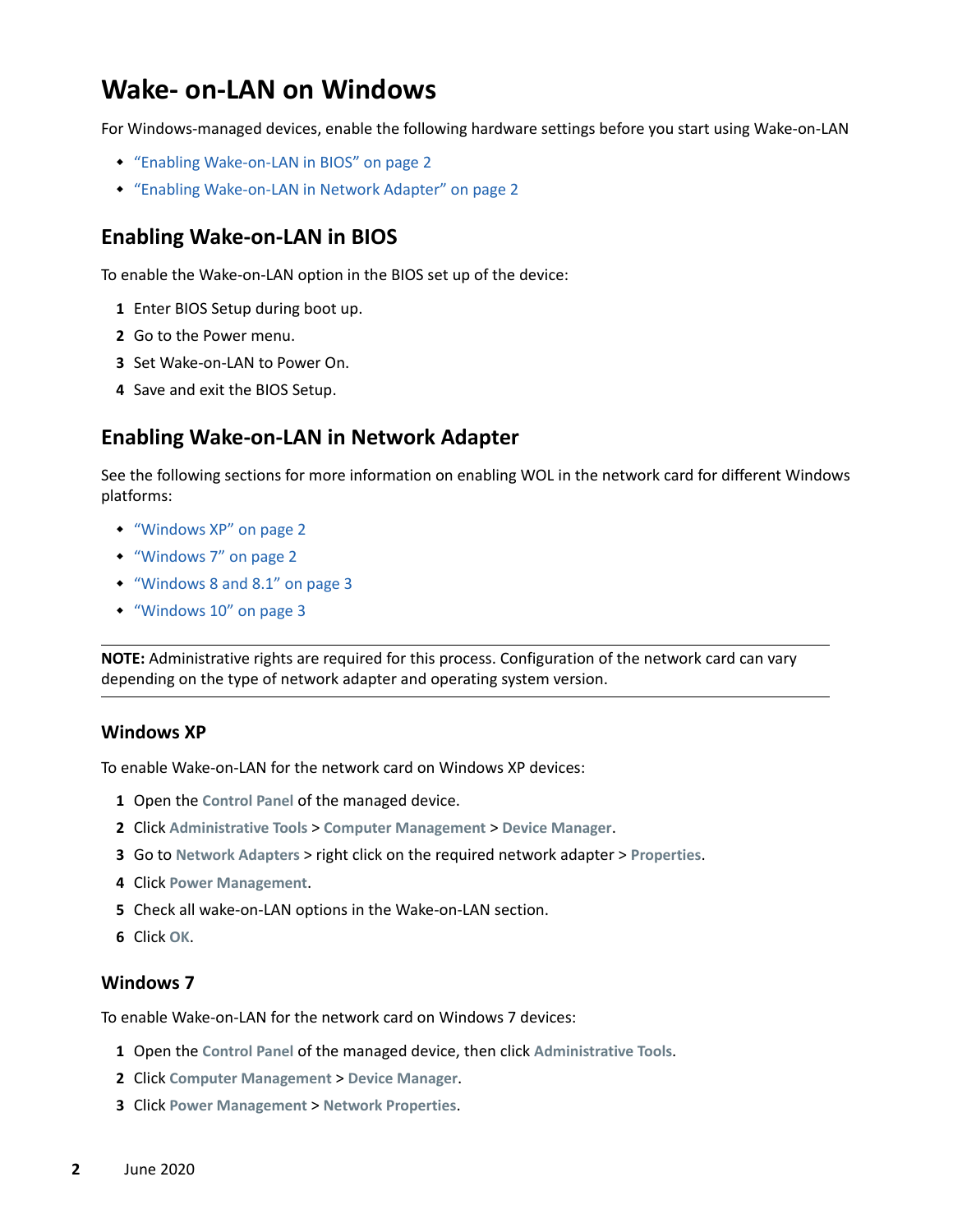- **4** Under **Network Adapters,** select the required network adapter, then click **Properties**.
- **5** Click **Power Management**.
- **6** Check the Allow this device to wake the computer option.
- **7** Click **OK**.

#### <span id="page-2-1"></span>**Windows 8 and 8.1**

To enable Wake-on-LAN for the network card on Windows 8 devices:

- **1** Open the **Control Panel** of the managed device, then click **System and Security**.
- **2** Under Power Options, click the **Change what power buttons do** link.
- **3** Click the **Change settings that are currently unavailable** link.
- **4** Check the **Turn on fast startup** (recommended) option.
- **5** Click **Save Changes**.

**NOTE:** On a Windows 8 and 8.1 devices, WOL is not supported in shut-down mode and it is supported in Sleep or Hibernate mode.

#### <span id="page-2-2"></span>**Windows 10**

To enable Wake-on-LAN for the network card on Windows 10 devices:

- **1** Open the **Control Panel** of the managed device, then click **Administrative Tools**.
- **2** Click **Computer Management** > **Device Manager**.
- **3** Under the **Network Adapters** section ,right-click the required network adapter and from the context menu, select **Properties**.
- **4** Click the **Power Management** tab.
- **5** Check the **Allow this device to wake the computer** option.
- **6** Click **OK**.

## <span id="page-2-0"></span>**Wake-on-LAN – How it Works**

After enabling the WOL related hardware settings, you can start performing WOL task. The WOL task involves a ZENworks Primary Server, a proxy server and, a target managed device.

**Proxy Server:** The proxy server can either be a Linux or a Windows device and should also be registered to ZENworks management zone. The proxy server can also be a virtual machine or a physical device.

**NOTE:** The proxy server can either be a managed device or a Satellite Server. The Linux proxy server is supported beginning with ZENworks 11.2.4.

The following sections provide information about how WOL works:

- ["Waking Up Managed Devices which are in Same Subnet" on page 4](#page-3-1)
- ["Waking Up Managed Devices which are in Different Subnet" on page 4](#page-3-2)
- ["Magic Packets" on page 4](#page-3-3)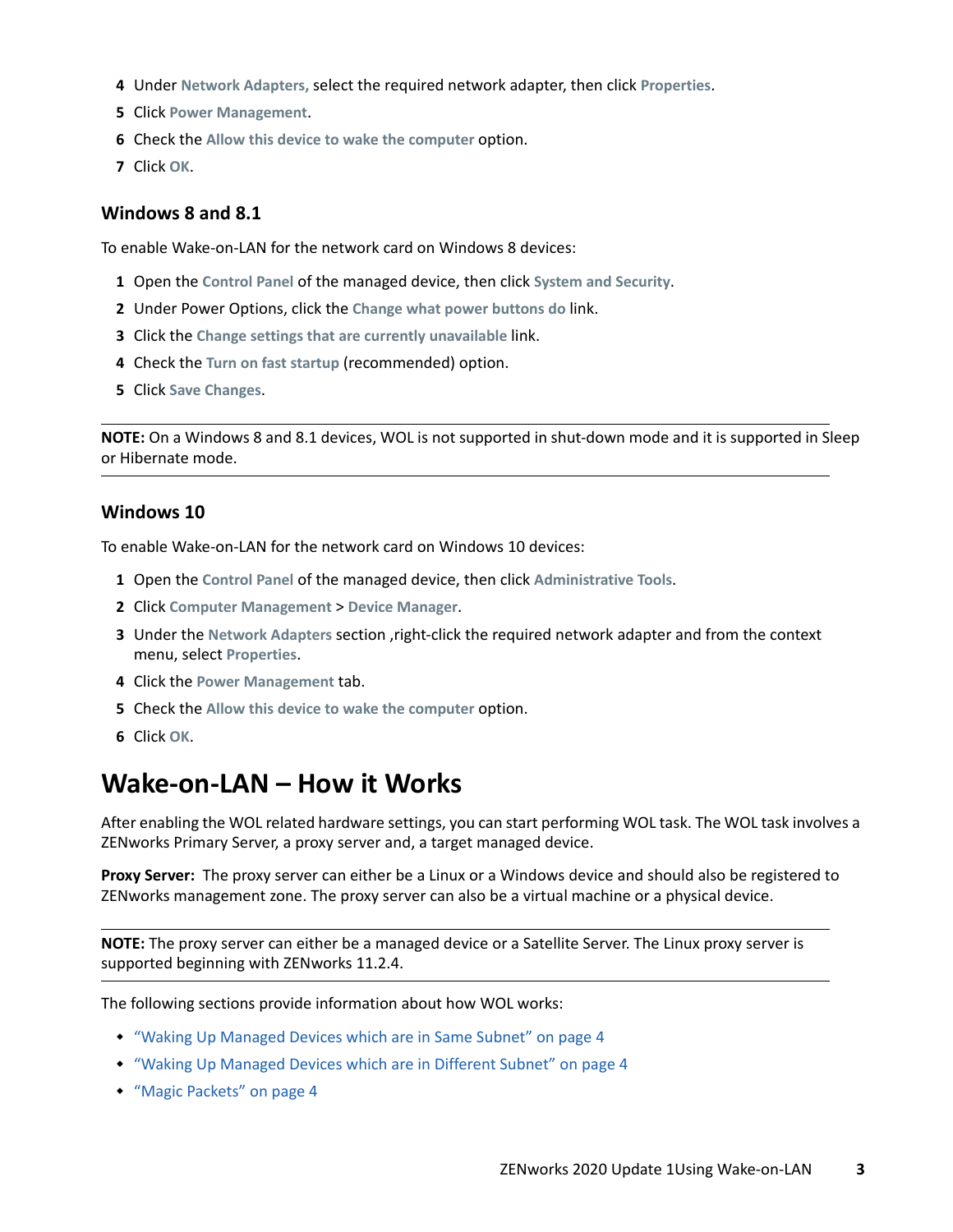#### <span id="page-3-1"></span>**Waking Up Managed Devices which are in Same Subnet**

Once the WOL task is initiated on the specified schedule, the ZENworks Primary Server sends magic packets directly to the target managed device. In this case, the use of a proxy server is optional because the ZENworks Primary Server itself acts as a proxy server as the target managed device and the ZENworks Primary Server are in the same subnet.

#### <span id="page-3-2"></span>**Waking Up Managed Devices which are in Different Subnet**

Once the WOL task is initiated on the specified schedule, the ZENworks Primary Server sends magic packets to the configured proxy server to wake up the target managed device. In this case, you need to choose a satellite server or a managed device as a proxy server to forward magic packets to the target device.

#### <span id="page-3-3"></span>**Magic Packets**

Magic Packet is a broadcast for the particular subnet which contains the hardware or MAC address of a specific network card. This packet sends signals to the motherboard. The managed device receives this packet, checks if it contains correct information, then activates the power supply and boots the system. The WOL packets can only be sent through the local network.

Magic packets broadcasted within the subnet contain the subnet information, network broadcast address, and the MAC address of the target computer's network card.

For details, see ["WOL - What happens in the background?" on page 6.](#page-5-2)

## <span id="page-3-0"></span>**Wake-on-LAN in ZENworks Control Center**

Using ZENworks Control Center you can perform the WOL task either through Quick Task or through the bundle distribution schedule.

The following sections provide information about performing WOL in ZENworks Control Center:

- ["Performing Wake-on-LAN through Quick Task" on page 4](#page-3-4)
- ["Performing Wake-on-LAN through Bundle Distribution" on page 5](#page-4-0)
- ["Performing Wake-on-LAN through the Command Line Interface" on page 6](#page-5-1)

#### <span id="page-3-4"></span>**Performing Wake-on-LAN through Quick Task**

To wake up a managed device through Quick Task.

- **1** In ZENworks Control Center click **Devices** > **Servers** or **Workstations**.
- **2** Select the check box next to the target workstation or a server.
- **3** Go to **Quick Task**, then select **Wake Up**.
- <span id="page-3-5"></span>**4** In the Wake Up dialog box, specify the following:
	- **4a Automatically detect the server** : Use this option when the ZENworks Primary Server and the target managed device are in the same subnet. In this case, the Primary Server itself acts as the proxy server.

When this option is selected, ZENworks automatically detects the Primary Server closest to the target managed device.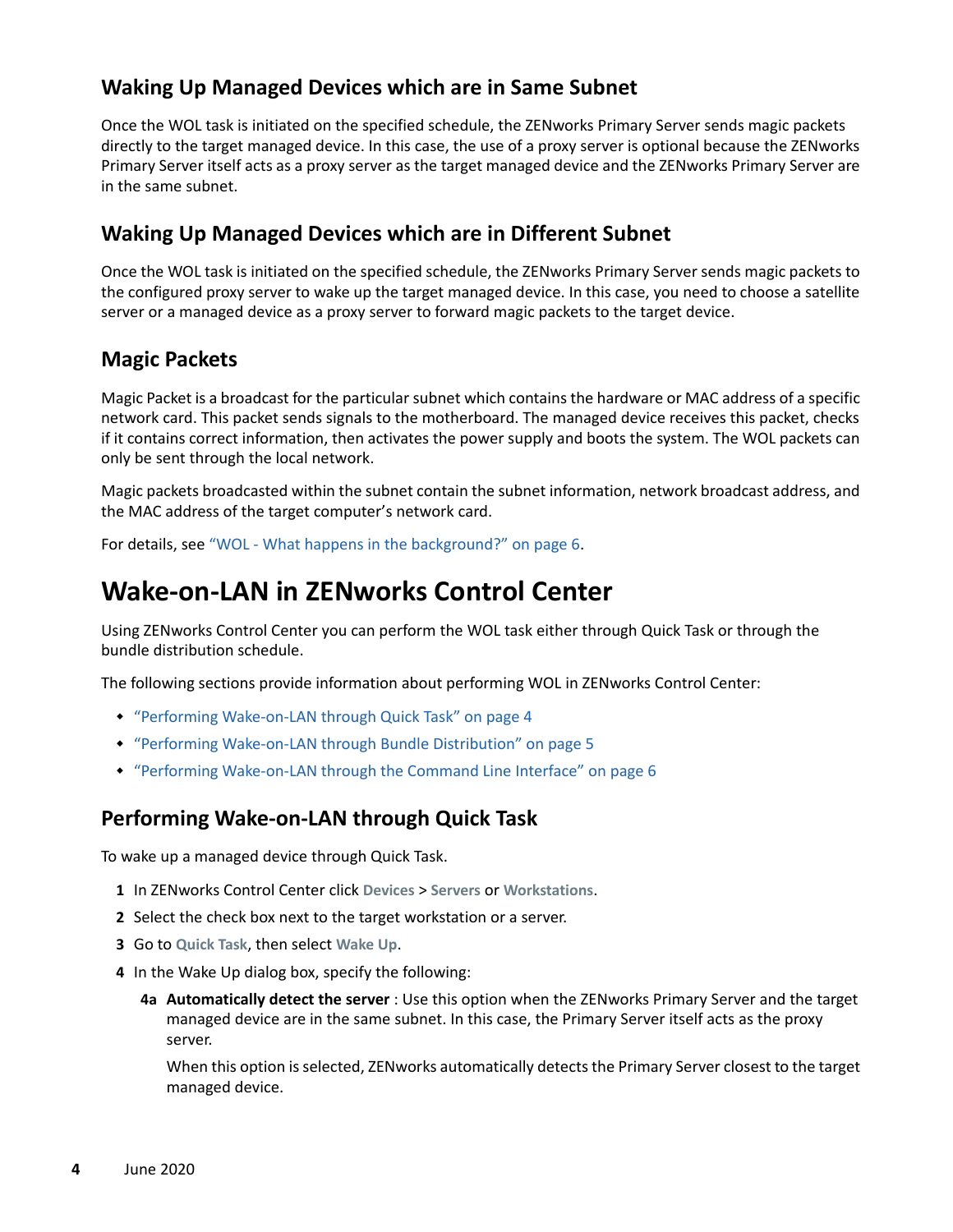**4b Use the following devices:** Use this option when the ZENworks Primary Server and the target managed device are in different subnet. Click **Add** to select a Satellite Server or a managed device as a proxy server that is located in the same subnet of the target managed device.

**NOTE:** Proxy server should be a managed device or a Satellite Server. The Linux proxy server is supported from 11.2.4 onwards.You can configure more than one proxy server for sending wake-on-LAN magic packets. If one proxy server is not reachable, then the ZENworks Primary server sends magic packets to the next available proxy server.

- <span id="page-4-1"></span>**5** Click **Show Advanced Options** to specify the IP address of the selected proxy server that is used for sending the magic packets to the target device. Specifying the IP address of a proxy server is required in a context where a particular device acting as a proxy server has more than one IP address.
	- **Automatically detect the IP address:** Select this option if you want ZENworks to automatically detect the IP address of the proxy server where the magic packets would be sent to the managed device.
	- **Use the following IP address:** After selecting this option, enter the IP address of the proxy server, then click Add to specify the IP address or addresses other than the default.
	- **Number of Retries:** The default value is 1. However, you can change it to any number between 0 and 5.
	- **Time interval between Retries:** The default value is 2 minutes. However, you can change it to any value between 2 and 10 minutes.

## <span id="page-4-0"></span>**Performing Wake-on-LAN through Bundle Distribution**

The WOL feature in ZENworks Control Center allows you to perform bundle management operations on powered off devices by waking them up automatically.

To wake up a managed device through bundle distribution:

- **1** In ZENworks Control Center, click **Bundles**.
- **2** Select the check box next to the required bundle.
- **3** Click **Action** > **Assign to Device**.
- **4** Select a target device, then click **OK**.

The target device is listed in the Assign Bundle page.

- **5** Select the required shortcut location, then click **Next**.
- **6** Select the **Distribution Schedule** on the schedules page.
- **7** Click **Next,** then select the **Wake-on-LAN (Applies to Devices only)** check box on the Bundle Distribution Schedule page.
- **8** Click **Options** to use a different proxy server. Click **Show Advanced Options** to change the default Proxy and IP details.

For details, see [Step 4](#page-3-5) and [Step 5](#page-4-1) in ["Performing Wake-on-LAN through Bundle Distribution" on page 5.](#page-4-0)

- **9** Click **Next.** The distribution schedule details are displayed.
- **10** Click **Finish**.

After the bundle with distribution schedule is assigned to the managed device with the WOL option configured, the managed device is woken up according to the schedule, and then the bundle is assigned and distributed.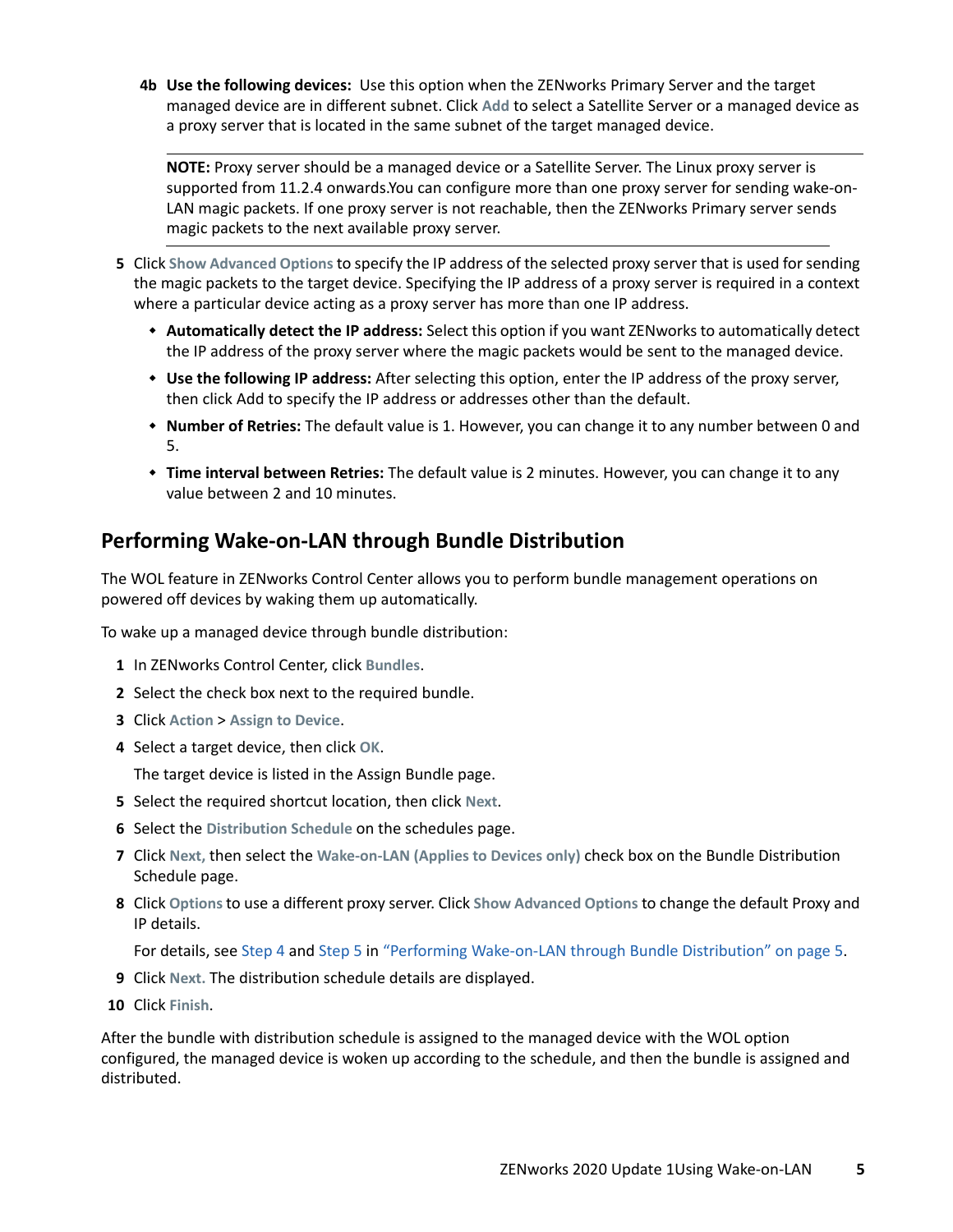## <span id="page-5-1"></span>**Performing Wake-on-LAN through the Command Line Interface**

You can perform Wake-on-LAN on workstations and servers through the command line interface:

- **Waking up a workstation:** See "[workstation-wakeup \(ww\) \(workstation object path\) \[...\] \[options\]](https://www.novell.com/documentation/zenworks-2020/pdfdoc/zen_utils/zen_utils.pdf#b9b81bd) " in *[ZENworks Command Line Utilities Reference](https://www.novell.com/documentation/zenworks-2020/pdfdoc/zen_utils/zen_utils.pdf#bookinfo)*.
- **Waking up a server:** See "[server-wakeup \(sw\) \(server object path\) \[...\] \[options\] "](https://www.novell.com/documentation/zenworks-2020/pdfdoc/zen_utils/zen_utils.pdf#b9b7xwx) in *[ZENworks Command](https://www.novell.com/documentation/zenworks-2020/pdfdoc/zen_utils/zen_utils.pdf#bookinfo)  [Line Utilities Reference](https://www.novell.com/documentation/zenworks-2020/pdfdoc/zen_utils/zen_utils.pdf#bookinfo)*.

# <span id="page-5-0"></span>**Workflow Diagrams**

- ["WOL Steps Performed in ZENworks Control Center" on page 6](#page-5-3)
- ["WOL What happens in the background?" on page 6](#page-5-2)

## <span id="page-5-3"></span>**WOL - Steps Performed in ZENworks Control Center**

This diagram shows how to use the WOL feature through Quick Task in ZENworks Control Center.



## <span id="page-5-2"></span>**WOL - What happens in the background?**

This diagram shows how the actual WOL task is carried out in the background when initiated.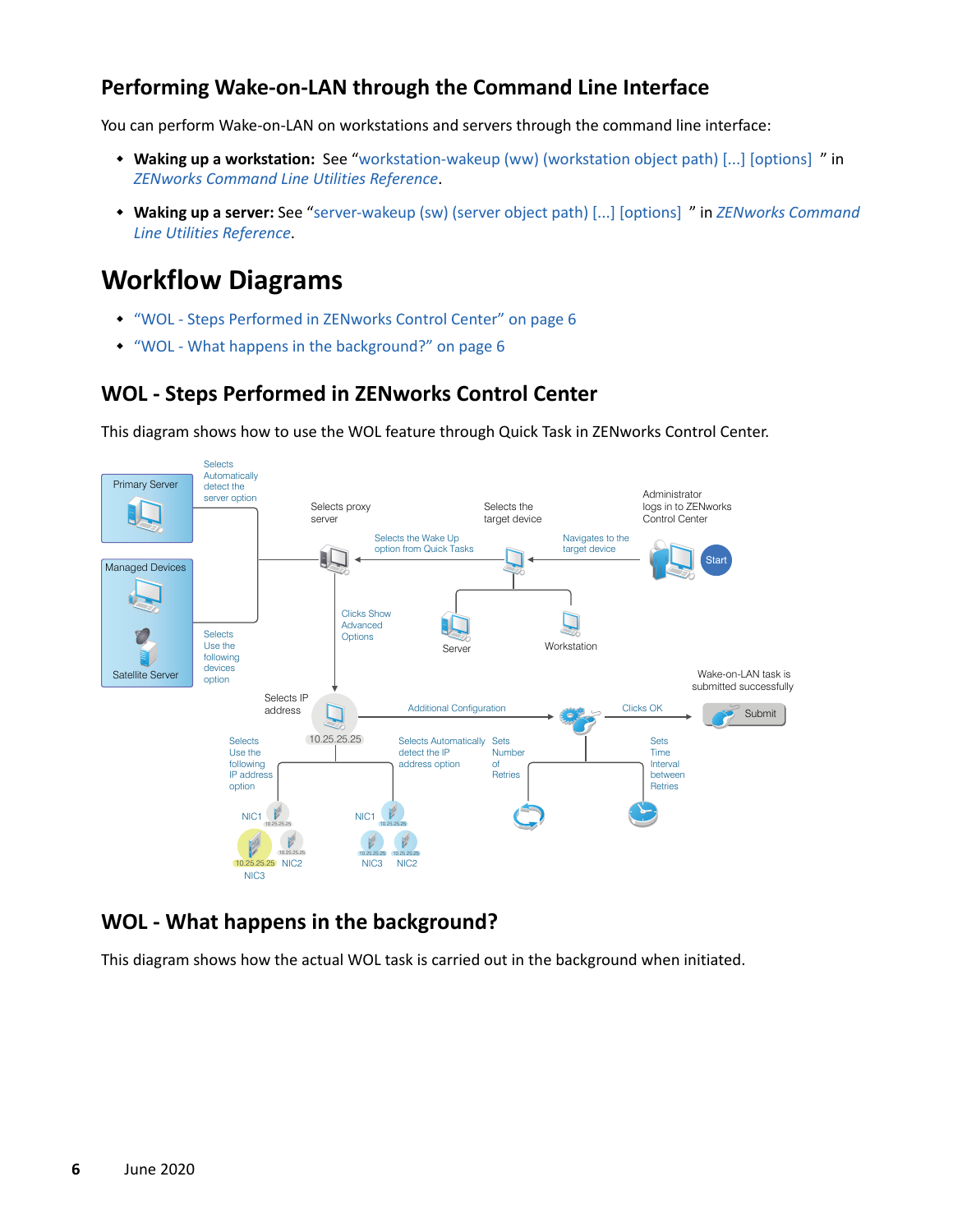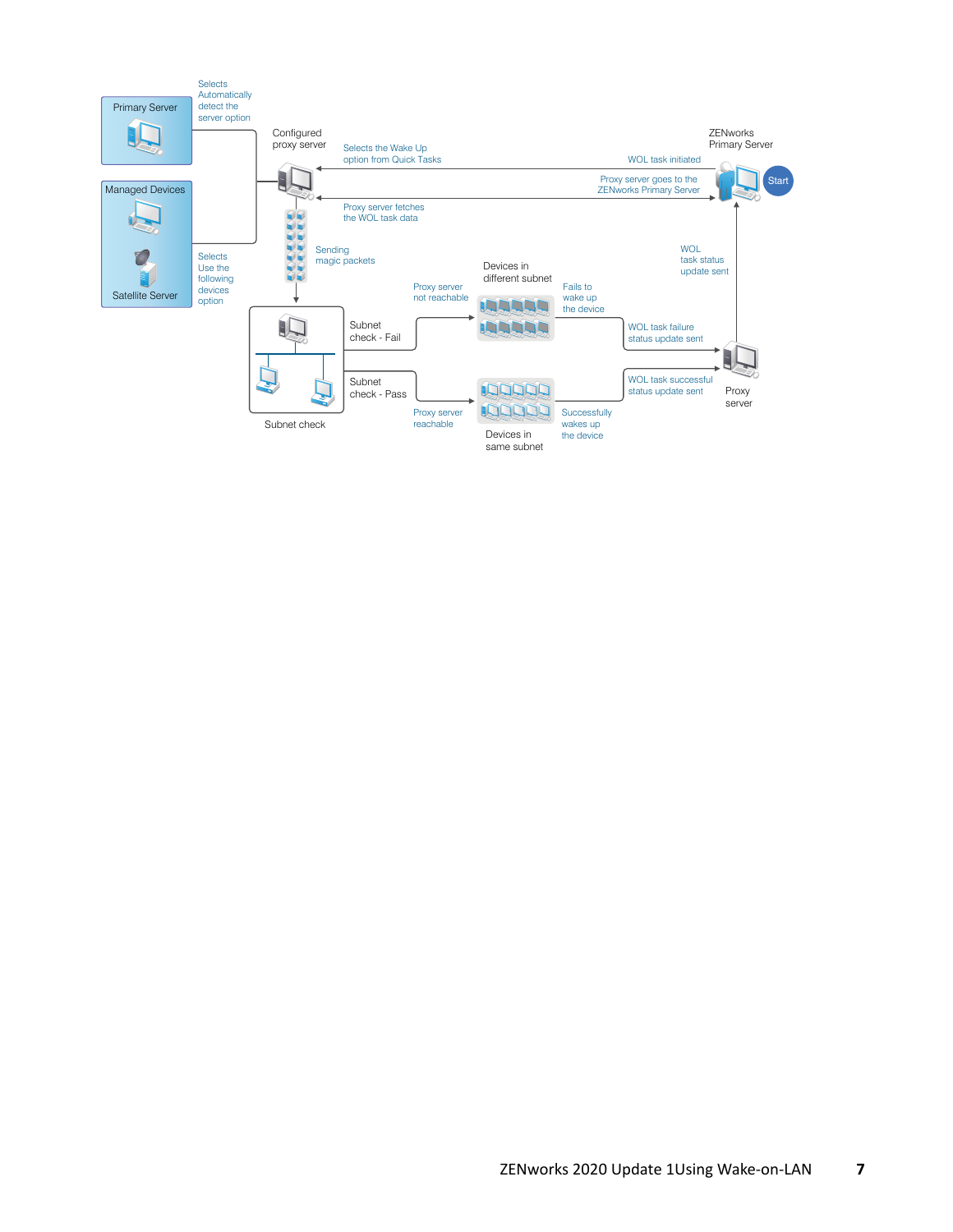# <span id="page-7-0"></span>**Wake-on-LAN Scenarios**



This diagram shows Subnet 1, Subnet 2, Subnet 3, and Subnet 4 respectively. All devices that are located in these four subnets are managed by a ZENworks Primary server located in Subnet 1.

- ["Use Case 1" on page 8](#page-7-1)
- ["Use Case 2" on page 9](#page-8-1)
- ["Use Case 3" on page 9](#page-8-2)
- ["Use Case 4" on page 9](#page-8-3)

## <span id="page-7-1"></span>**Use Case 1**

An administrator wants to wake up devices located in Subnet 1. In this case the Primary Server itself acts as a proxy server because the target managed devices and the Primary Server are in the same subnet.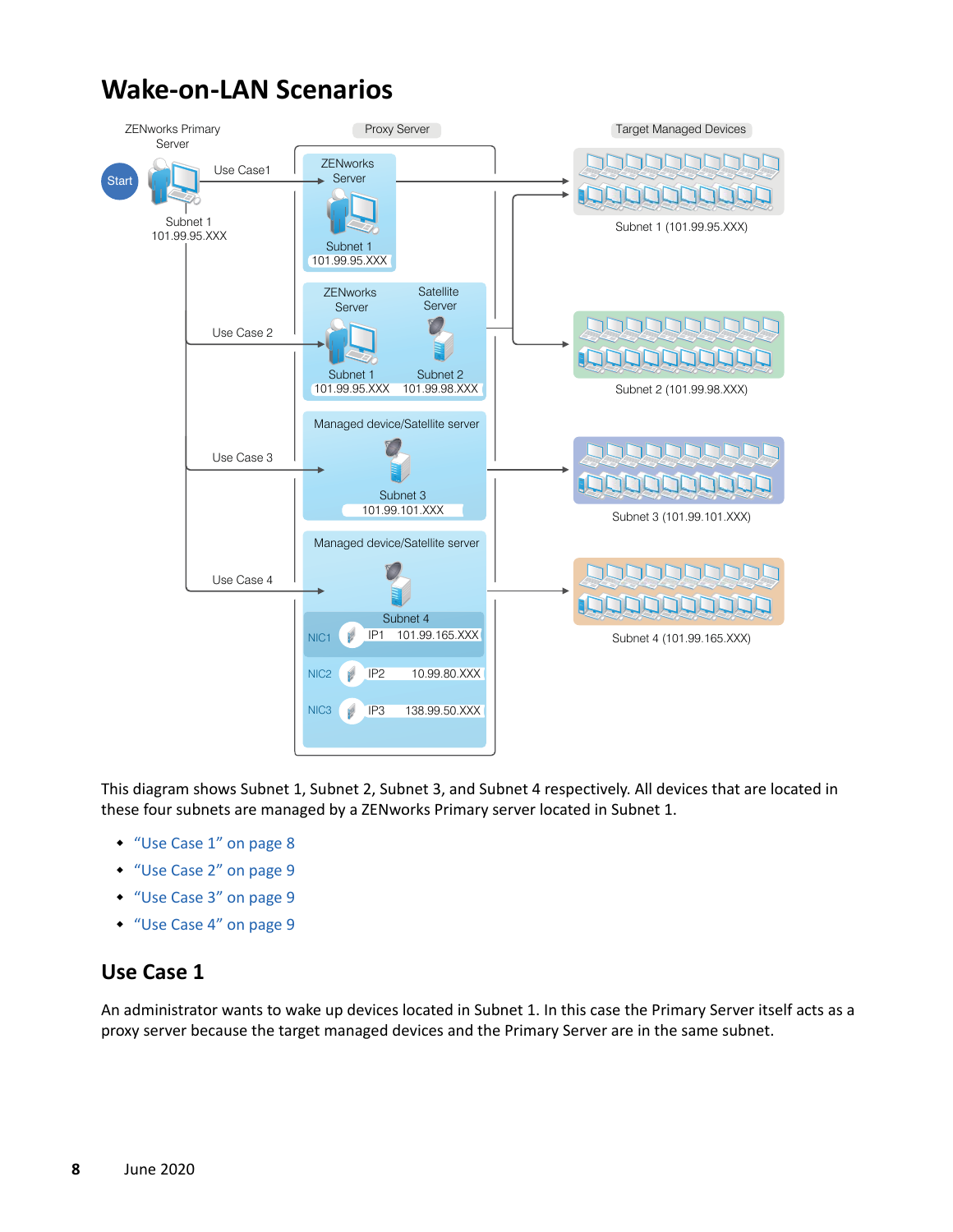## <span id="page-8-1"></span>**Use Case 2**

An administrator who wants to wake up devices located in Subnet 1 and Subnet 2 in a single WOL task must specify the following as proxy servers:

- A Satellite Server or a managed device that is located in Subnet 2.
- A Primary Server or a Satellite Server or a managed device that is located in Subnet 1.

As a result, the target managed devices located in both Subnet 1 and Subnet 2 will get magic packets from those proxy servers that are also located in the subnet of the target devices.

## <span id="page-8-2"></span>**Use Case 3**

An administrator who wants to wake up only those devices that are located in Subnet 3 must specify a Satellite Server or a managed device as a proxy server that is located in the subnet of the target device.

## <span id="page-8-3"></span>**Use Case 4**

An administrator who wants to wake up devices located in Subnet 4 and must specify a proxy server that has multiple NICs or IP addresses. Then the WOL task is performed based on one of the following options selected:

- **Automatically detect the IP address:** If the administrator selects this option, then ZENworks wakes up the devices that are reachable and that have IP addresses that match the subnet of the target device.
- **Use the following IP address:** If the administrator selects this option, then ZENworks uses the IP address to wake up the devices that are reachable and that are in the subnet of the target managed device.

# <span id="page-8-0"></span>**Troubleshooting Wake-on-LAN**

["WOL is not supported in shutdown mode on a Windows 8 managed device" on page 9](#page-8-4)

#### <span id="page-8-4"></span>**WOL is not supported in shutdown mode on a Windows 8 managed device**

- Explanation: When you do a standard shutdown on a Windows 8 device, the device goes into a hybrid shutdown state. Windows 8 does not support Wake-on-LAN in hybrid shutdown mode. It does support it in sleep or hibernate mode. If you deactivate the fast startup option, the Windows 8 device will be in hibernation when shutdown.
	- Action: To perform WOL task on a Windows 8 device, deactivate the fast startup option:
		- **1** Open the **Control Panel** of the managed device.
		- **2** Click **System and Security**.
		- **3** Under Power Options, click the **Change what power buttons do** link.
		- **4** Click the **Change settings that are currently unavailable** link.
		- **5** Uncheck the **Turn on fast startup** (recommended) check box.